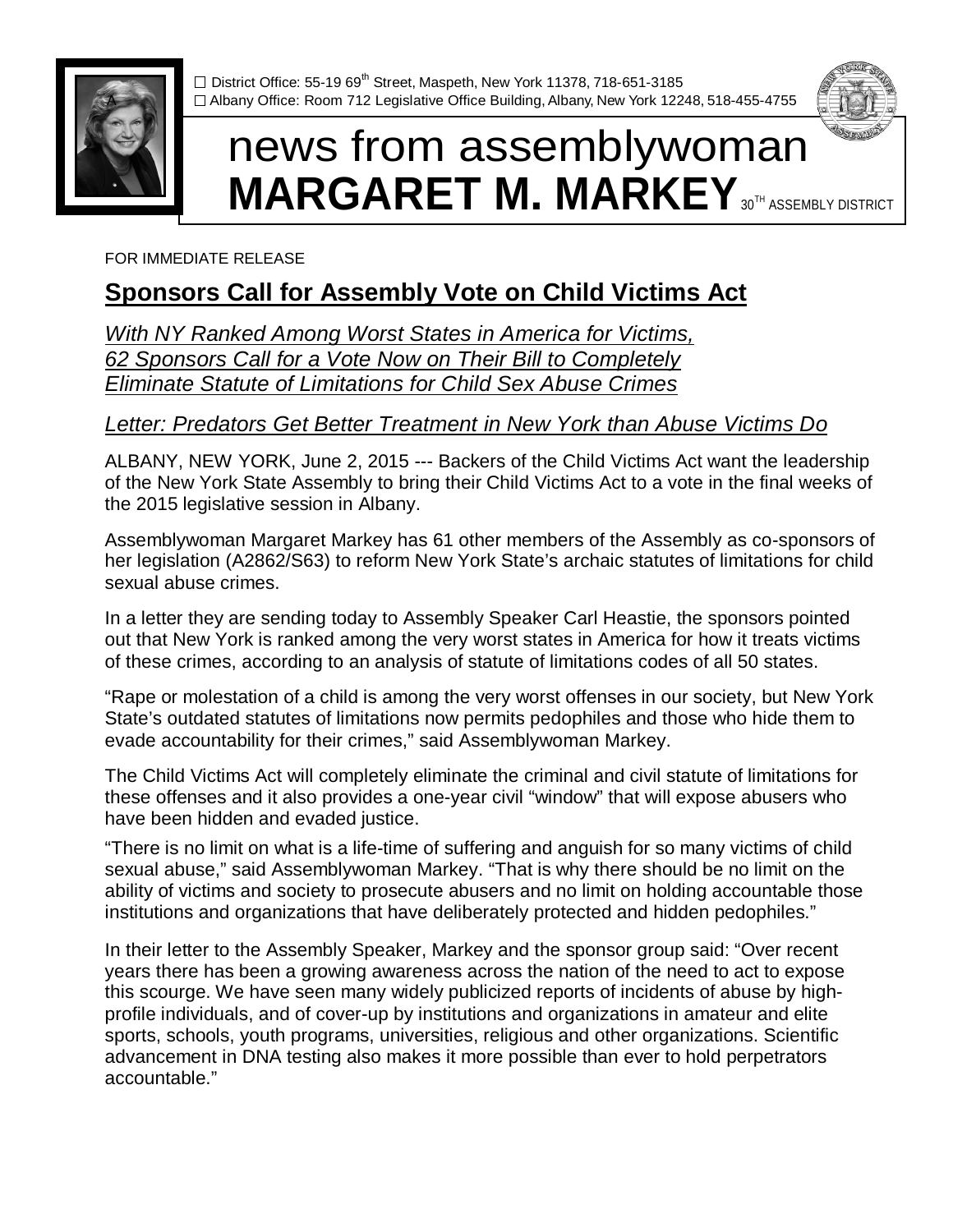Assemblywoman Markey said; "Emerging awareness, new research data and changing national trends have seen states as diverse as California, Delaware, Minnesota, Massachusetts, Hawaii, Connecticut, Illinois and Florida reform their statutes of limitations."

In their letter, the Assemblymembers said: "Many other states over recent years have reformed their statute of limitations for child sexual abuse, but not New York. Right now, New York is among the four states where predators and abusers get better treatment than victims. It is time to change that by adopting the Child Victims Act and we respectfully ask your help to bring A2872 to the Assembly floor for a vote."

The Child Victims Act has already been overwhelmingly adopted by the Assembly four different times. This 2015 bill has the highest number of co-sponsors since the Child Victims Act was first introduced in 2006. Under current New York law a victim of childhood sexual abuse must report the offense within five years after turning 18.

*FOR MEDIA INFORMATON CONTACT MICHAEL ARMSTRONG, 718-651-3185, armmic@earthlink.net*

#### *FOLLOWING IS THE TEXT OF THE LETTER TO THE ASSEMBLY SPEAKER:*

Hon. Carl E. Heastie, Speaker, New York State Assembly Room 932, Legislative Office Building, Albany, New York 12248

Dear Mr. Speaker:

We the undersigned sponsors of A2872, the Child Victims Act of New York, respectfully request that the bill be presented for a floor vote by the New York State Assembly within the coming weeks.

Rape or molestation of a child is among the very worst offenses in our society, but New York State's outdated statutes of limitations now permits pedophiles and those who hide them to evade accountability for their crimes. The A2872 legislation seeks to eliminate the criminal and civil statute of limitations for these offenses and it also provides a one-year civil "window" that will expose abusers who have been hidden and evaded justice.

We ask the Assembly to act now because this is a subject that affects a large number of our citizens. Creditable research shows that one in five youngsters in America suffer from sexual abuse, many of them at the hands of people they know or trust.

Over recent years there has been a growing awareness across the nation of the need to act to expose this scourge. We have seen many widely publicized reports of incidents of abuse by high-profile individuals, and of cover-up by institutions and organizations in amateur and elite sports, schools, youth programs, universities, religious and other organizations. Scientific advancement in DNA testing also makes it more possible than ever to hold perpetrators accountable.

While other states have moved to reform their statute of limitations for child sexual abuse, we have not. New York is ranked among the very worst states in America for how it treats victims of these crimes, according to an analysis of statute of limitations codes of all 50 states. New York survivors of abuse deserve better and this legislation will change that.

The Child Victims Act has already been overwhelmingly adopted by the Assembly four different times in various forms. This current bill, which has the highest number of co-sponsors since the Child Victims Act was first introduced in 2006, reflects the changing research and national trends that have